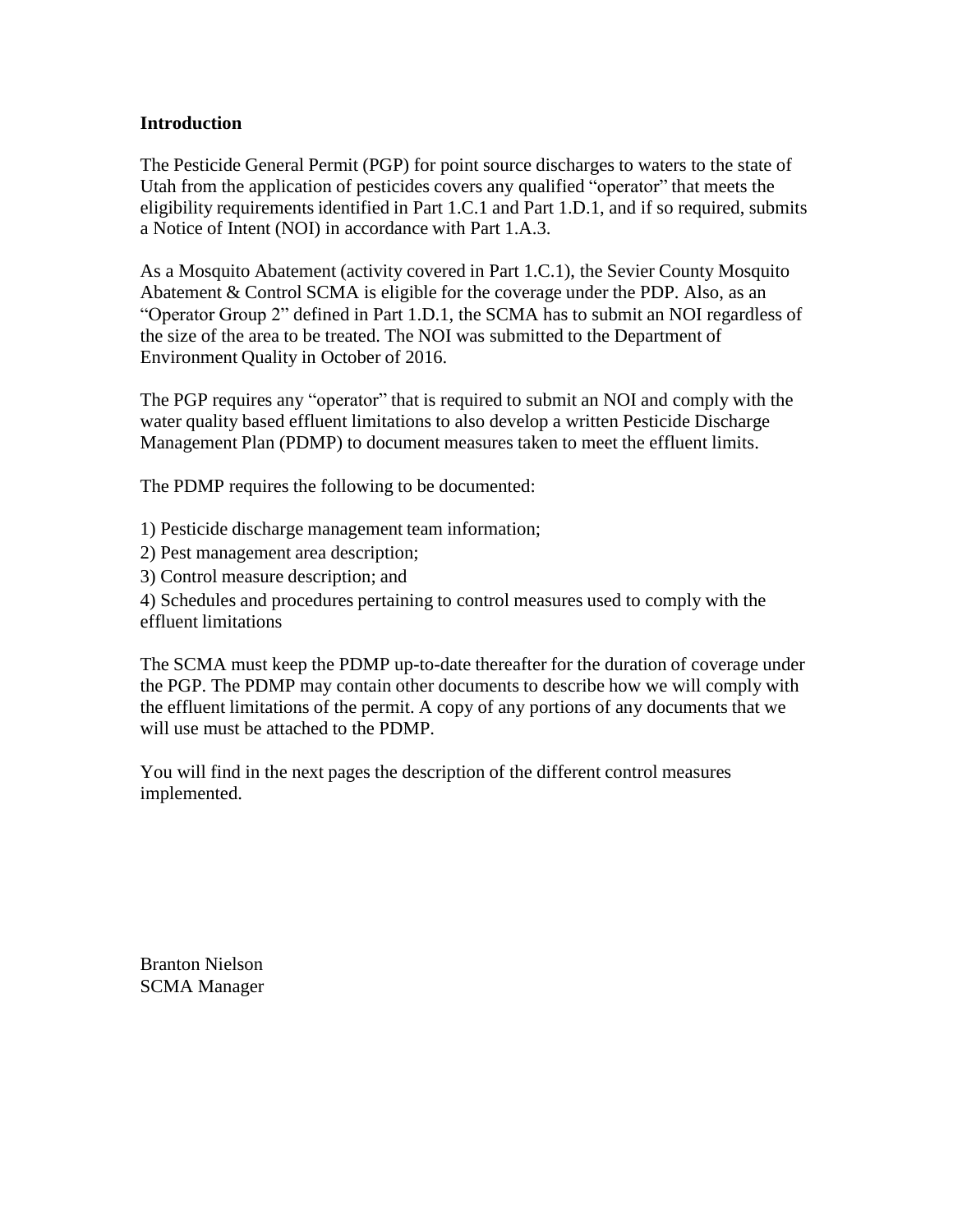## **1. Pesticide Discharge Management Team Information.**

All persons may be contacted at: Sevier County Mosquito Abatement & Control 2780 S. Mulberry Lane Richfield, Utah, USA 84701 Tel: (435) 896-6636 Fax: (435) 896-5122

A. Person(s) responsible for managing pests in relation to the pest management area :

Branton Nielson, Manager Email brantonnielson@sevier.utah.gov Tel: (435) 896-6636

B. Person(s) responsible for developing and revising the PDMP:

Branton Nielson, Manager Email brantonnielson@sevier.utah.gov Tel: (435) 896-6636

C. Person(s) responsible for developing, revising, and implementing corrective actions and other effluent limitation requirements:

Branton Nielson, Manager Email brantonnielson@sevier.utah.gov Tel: (435) 896-6636

D. Person(s) responsible for pesticide applications (mix, load, and apply): Branton Nielson, Manager Email brantonnielson@sevier.utah.gov Tel: (435) 896-6636 Darrel Lowe, Field Inspector & Applicator \_\_\_\_\_\_\_\_\_\_, Field Inspector, Foreman, Applicator Kole Krahenbuhl, Field Inspector & Applicator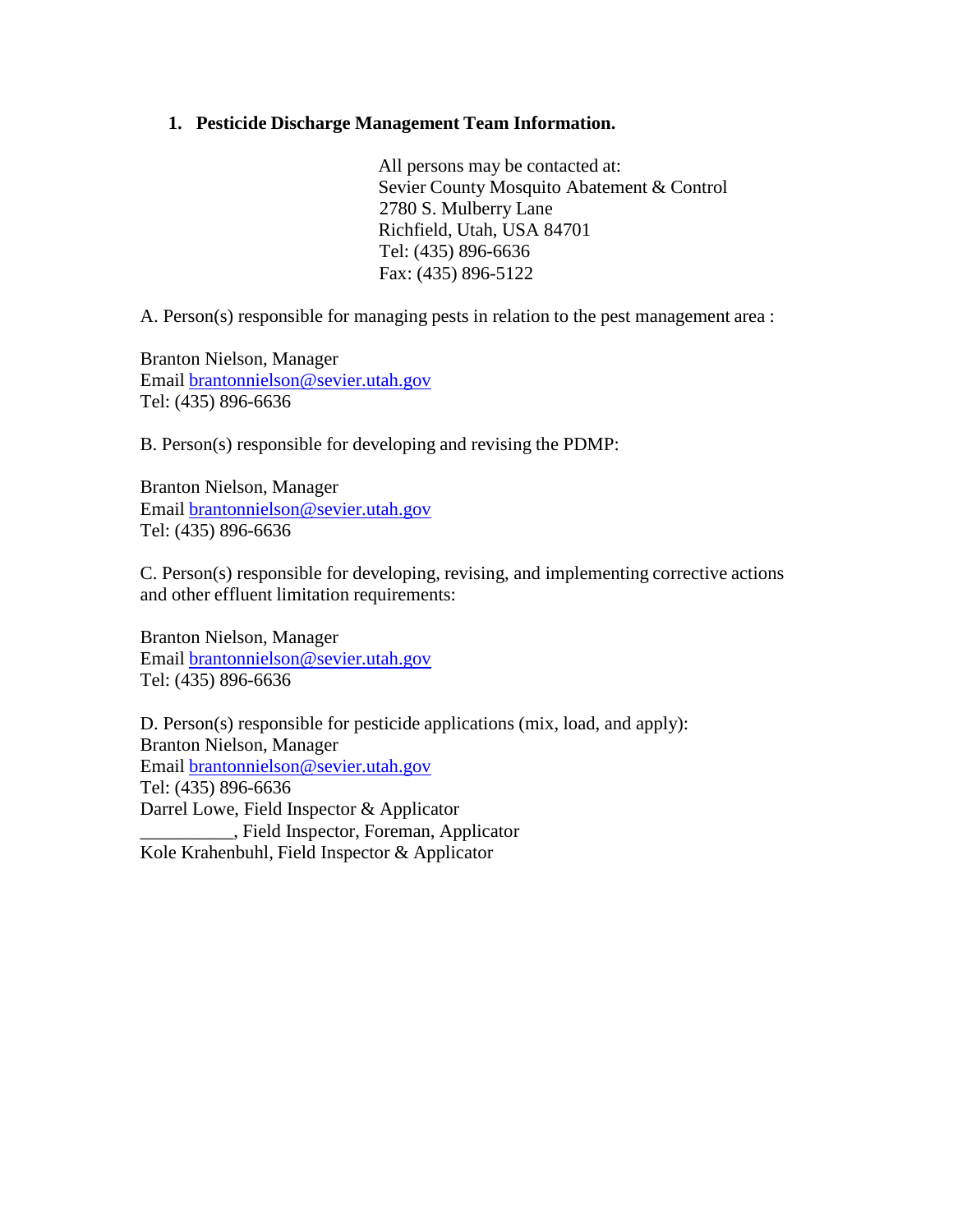### **2. Pest Management Area Description**

A. General Description and Location:

Sevier County is located in the south central part of the State of Utah and includes a large area around Richfield in the valley of the Sevier River and its tributaries. It is bordered by Wayne County, UT to the east, Sanpete County, UT to the north, Millard County, to the west and the Piute to the south.

The lowest point in the county, along Sevier River, is 5240 feet near the county's central part, while the Beaver, Monroe, Cedar Mountains in the south top 10,000 feet. The southwest edges of the Fish Lake Mountains are visible to the North of Capital Reef National Park can be seen to the south, and the Pahvant Mountains loom over the city of Richfield to the west. The climate has more in common with the Ski Areas than the rest of the state, with hot summers and mild, mostly snowy winters.

Richfield, the main city of Sevier County, lies in one of the highest elevation region of the state, with most of the city lying above 5,500 feet. The Sevier River flows through the middle of the county. The Sevier River also flows on the east side of the county before merging with Clear Creek to the southwest. The county's southern section, Monroe, Elsinore, Joseph, and Central Valley is more typical of the Mountain Valleys, with pine and quake trees and rich soil dominating the landscape. Richfield lies between the Monroe Mountain region to the east with its neighboring Pahvant Mountains to the west with its broad landscapes and pine forests. Glenwood, Sigurd, Aurora, Salina and Redmond are located to the north of Richfield

Because of the city's high elevation and central location, Richfield and Sevier County is one the coldest parts of the state and has a colder climate with maximum daily July temperatures averaging about 94° F. Richfield lies in mountain valleys and averages 8.57 inches of precipitation annually. Precipitation is fairly evenly distributed throughout the year, except for a dry period from late June through August.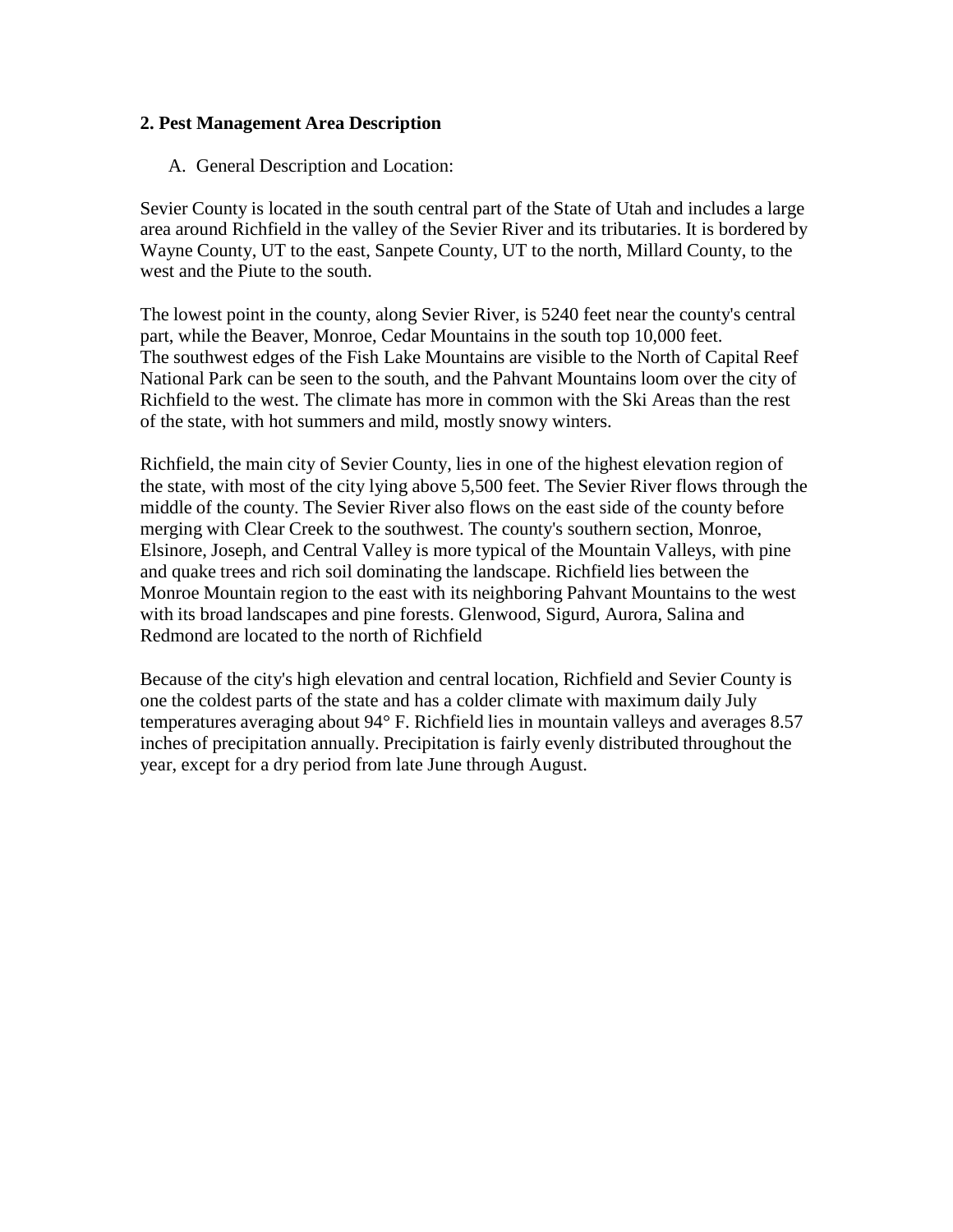



Figure 1



Figure 2. Geographic boundaries of Sevier County and location of the surface waters of the state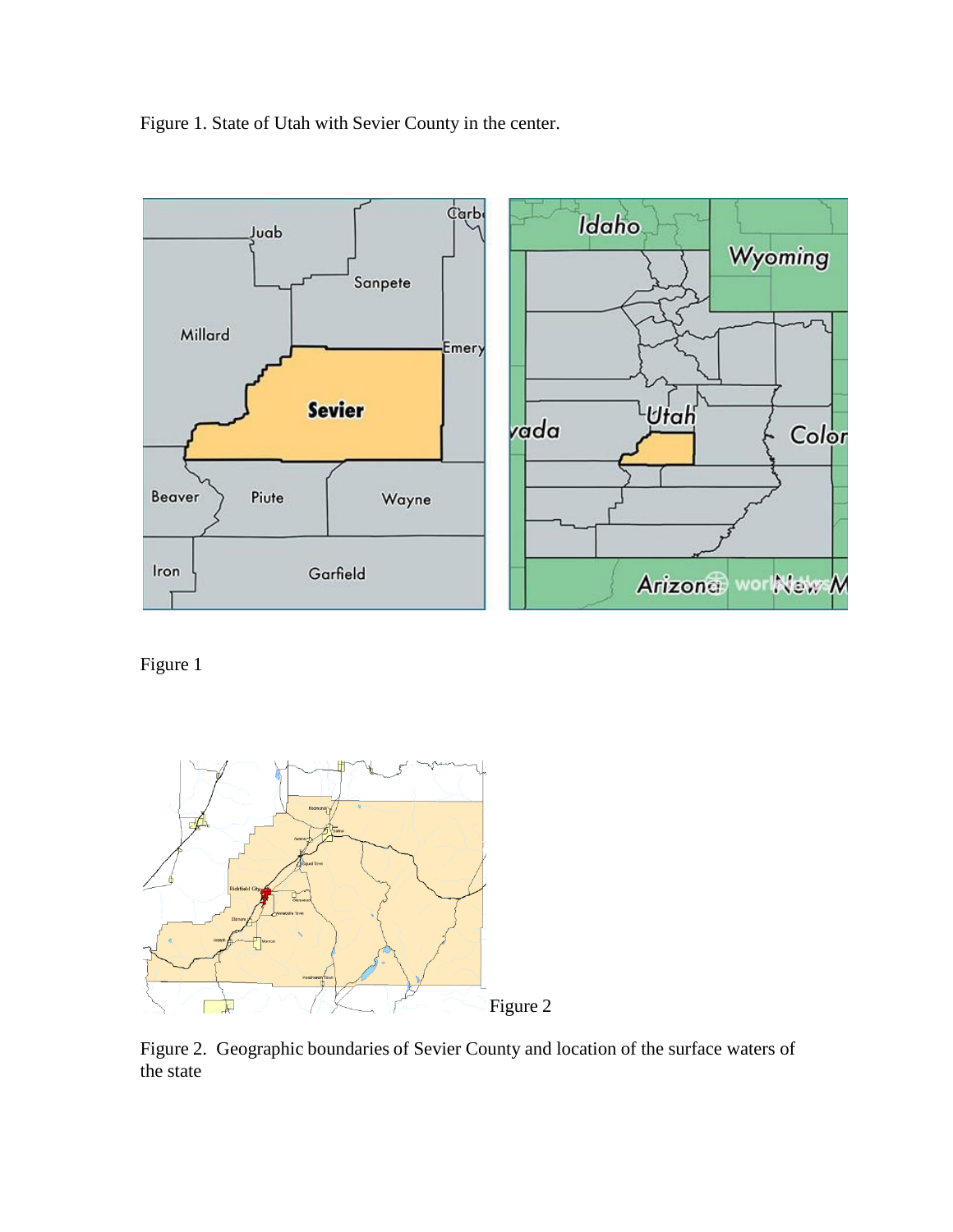## B. Natural Environments

River and creek floodplains in Sevier County are associated with one major freshwater river systems (Sevier River, and the tributaries that flow into these. Tamarisks, cottonwoods, and willows characterize these floodplains. Mosquito species commonly found in these environments include *Culex tarsalis, Culex Pipiens, Eurethrothorax, Anopheles Freeborn, Anopheles Franciscans* and a number of floodwater species of *Ochlerotatus* genus specifically *Ochlerotatus Dorsalis*. Also, Aedes Vexans are common in the irrigation areas found within the county.

Woodland ponds, pools, and depressions are isolated wetlands occurring throughout the county within pasture areas. Examples of these habitats include ponds, sloughs, and depressions caused by large and small depressions. Many of these sites contain water only during the sparse rain events during the year, and serve as excellent nurseries for most species of mosquitoes found in our region.

Other natural environments include springs, seeps, tree holes, tree cavities, burrows made by various species of wildlife. However, these as a whole are generally not a pressing concern to our mosquito program, although tree holes play a major role in the biology of *Ochlerotatus varipalpus* and *Orthopodomya signifera. Ochlerotatus varipalpus* could potentially be a vector of the dog heartworm but cases have never been reported in our area.

C. Man-made Environments

Shallow, roadside ditches and canals are frequently suggested as sources of mosquito problems. Such sites often remain dry throughout much of the year because of temperature, but in some suburbs, runoffs from flooded fields can keep them wet for a good part of the year and become very attractive sites for mosquito females to lay their eggs.

Trenches and ruts from the heavy equipment used in construction sites can generate many new mosquito development sites. These newly established "lows" can hold water for prolonged periods of time, and are productive as larval mosquito sites until they are developed or regenerated.

Livestock pastures can pose a serious problem to mosquito abatement agencies, as the livestock not only provide a reliable blood meal for female mosquitoes, but form numerous larval habitats from their hoof prints. The presence of watering troughs on the sites also adds to the problem.

Storm drains and catch basins, although in very low numbers in Sevier County, can provide a nice environment for *Culex Pipiens*, a known vector of WNV in Utah (but never tested positive so far in Sevier County).

Containers come in all sorts of shapes and sizes. These may be represented by something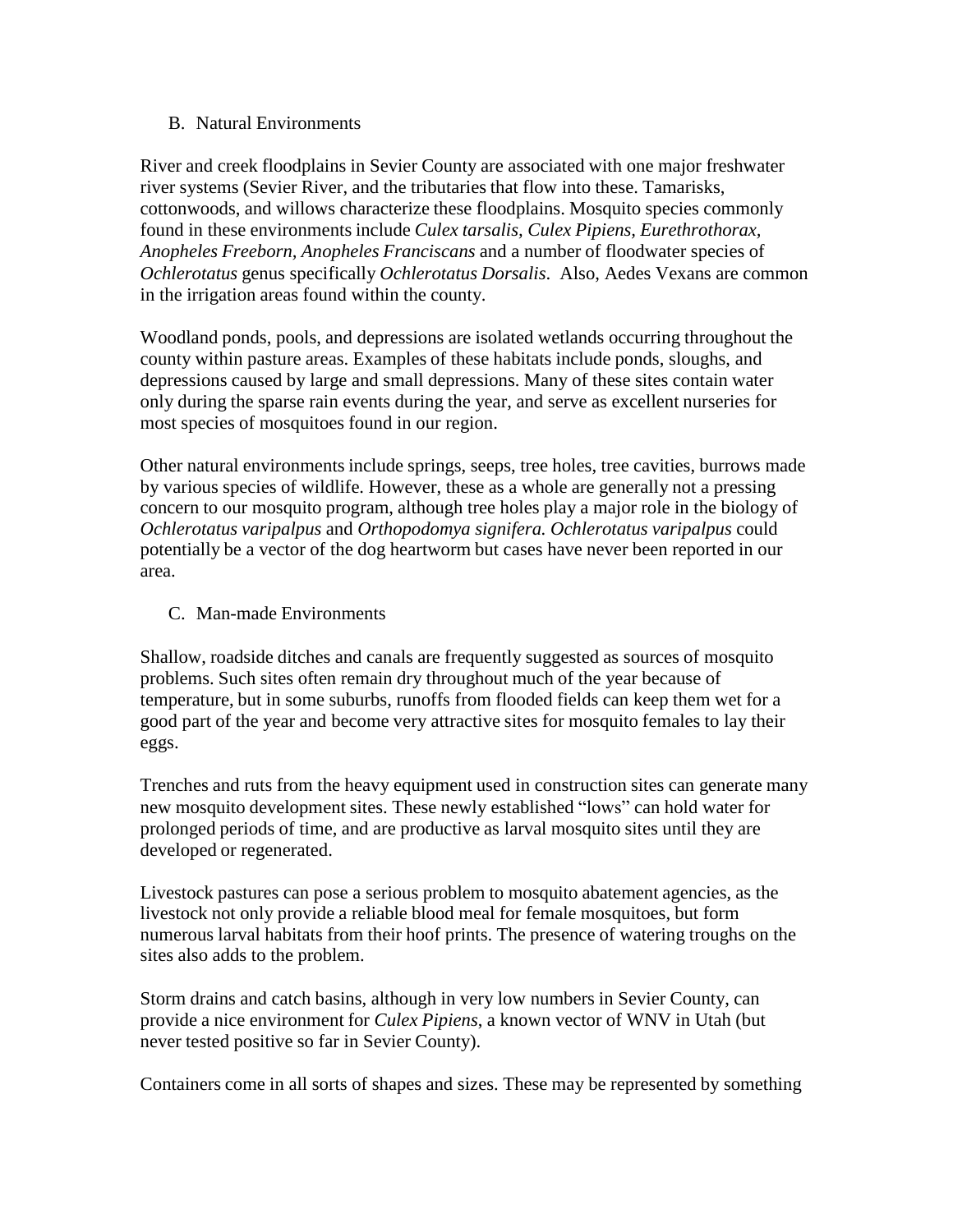as small as a bottle top to something as large as a discarded or unkempt boat. Many items in people's backyards could be potential development sites for mosquitoes (toys, bird baths, old tires, etc.).

Other man-made sites include borrow pits, agricultural fields, retention and detention ponds. Fields flooded on purpose by farmers to water their crops are also a major issue for the mosquito abatement program.

## D. Pest Problem Description

The county is known to contain 13 species of mosquitoes, although the Sevier Mosquito Abatement & Control actively surveys and conducts control efforts primarily on 8 species (listed below). Two of those species (*Culex Tarsais* and *Culex Erythrothorax*) are known to be carriers of the West Nile virus (WNV) in Sevier County while another *Culex* species (*Culex Pipiens*) have been tested positive for WNV in the north of the Utah but not yet confirmed positive in the South central part of the state. Other mosquito species (primarily in the *Ochlerotatus* genus) found in the county may cause nuisance problems when populations build up after farmers flood their fields or river flooding events. The most common species are:

*Aedes Vexans* (Meigen, 1830) *Ae. Vexans* is one of the most widespread pest mosquitoes in the world and is widely distributed throughout South-Central Utah where cycles have been observed to follow the irrigation patterns of the farming in the area. Collection of adults decrease during harvest times, which happen 3-4 times a year, in South-Central Utah. There is also a decrease during mid-summer when water pools evaporate too quickly for larval development. Alfalfa and corn are the most likely farm crop to support *Aedes Vexan and Ochlerotatus Dorsalis* larvae. Females prefer the blood of mammals for protein meals. *ae. Vexans* has been implicated as a secondary vector of eastern equine encephalitis and dog heartworm. It has also been tested in laboratories to be suitable to carry West Nile Virus (WNV).

### *Anopheles Franciscans* (McCracken, 1904)

In Southern Utah it is found widely distributed with the largest numbers being collected along the Sevier River drainages in areas along the Sevier River with thick willow patches, tamarisks, and cattails. *An. Franciscans* is rarely found entering dwellings. *An. Franciscans* will primarily use mammals as hosts but will bite birds and reptiles. They prefer swamps and marshy areas with suitable vegetation and algae in the water for larvae to development around. *An. Franciscans* is not currently considered to be an important vector species of malaria in the west, but may have been a factor in outbreaks of malaria in the early settlements of South-Central Utah.

# *Anopheles Freeborn* (Aitkin, 1939)

It is the most common Anopheles species in Utah and is widely distributed throughout the state. In South-Central Utah its largest numbers have been collected along the Sevier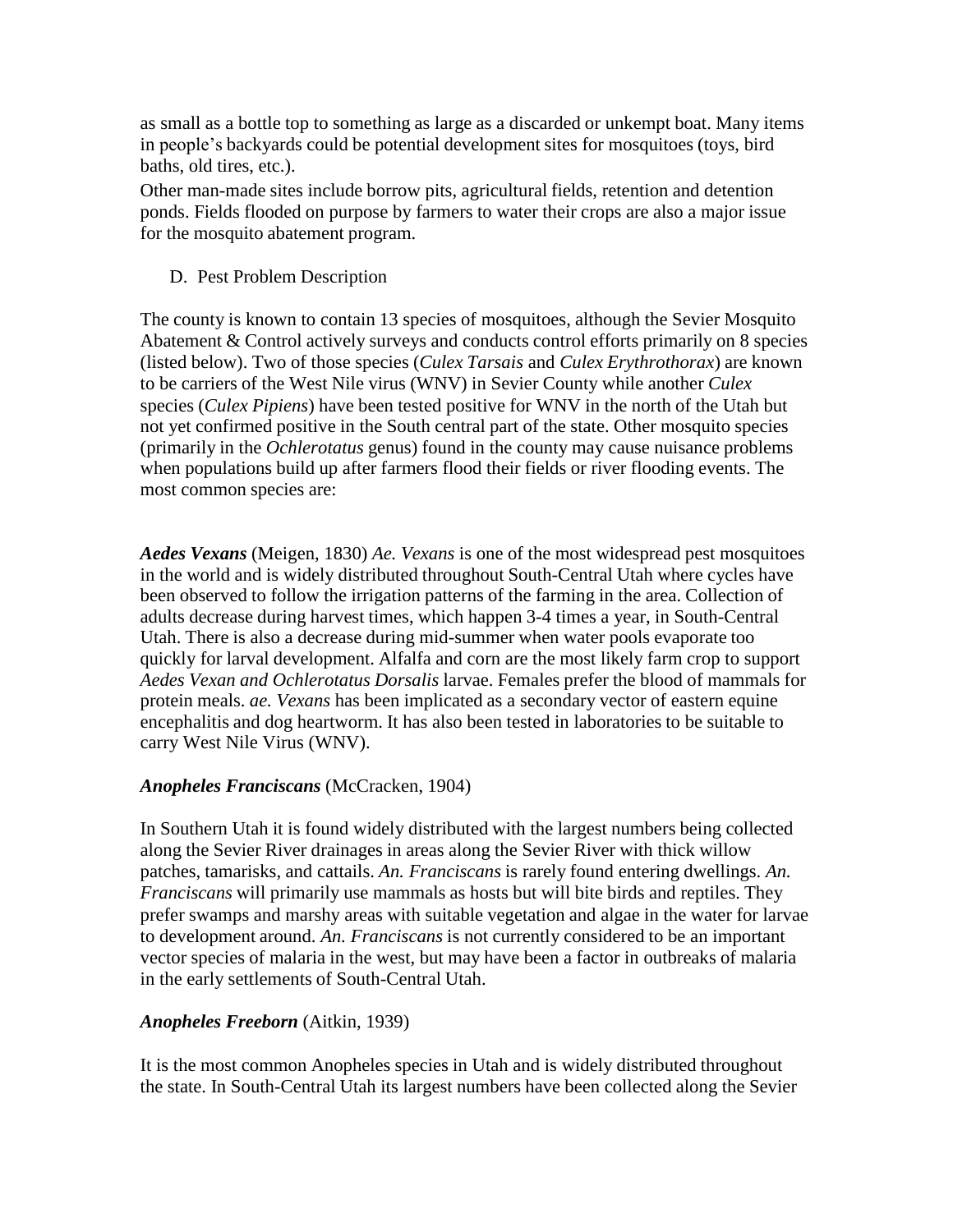River drainages. Fewer numbers are collected in areas of higher elevation. Females are most active at dusk and, contrary to *An. Franciscans*, will readily enter houses in search of hosts. *Aedes freeborni* almost exclusively uses mammals as hosts. It prefers small mammals like rabbits as hosts over large domestic animals and humans. *A freeborni* is currently considered to be the most important vector species of malaria in the west. This species has also been found to carry the Western Equine Encephalitis (WEE) and St. Louis Encephalitis (SLE) viruses.

## *Culex Erythrothorax* (Dyer, 1907)

In South-Central Utah, *Cx. Erythrothorax* has been found developing in deeper water of ponds and lake margins with heavy vegetation like tules, cattails, willows, and grasses. Large populations have been identified in swampy areas in Glenwood and multiple locations along the Sevier River, and in the Richfield area. This species does not migrate far (generally less than 1 mile) from its larval habitat. *Cx. Erythrothorax* will overwinter as larva and then emerge in late spring. *Cx. Erythrothorax* are the last *Culex* species to be collected for the year. Multiple pools of *Cx. Erythrothorax* have not tested positive for WNV in South Central Utah. These pools are usually from locations with *Culex Tarsalis*  that are also positive.

### *Culex Pipiens* (Linnaeus, 1758)

*Cx Pipiens* are found widely distributed throughout the world and are usually considered the most common pest mosquito in urban and suburban settings. *Cx pipiens* are referred to as the "Northern House Mosquito" because it is rarely found below 39 degrees latitude (although found in), and is more suited for cooler weather conditions. They are regularly found entering homes. Adults are generally active only during the warmer months and prefer to bite birds over mammals. These species can be considered "bridge" vectors, because they maintain the viruses within bird populations and then transmit viruses between birds and mammals. The *Culex Pipien* is a vector, or carrier, of St. Louis Encephalitis (SLE), West Nile Virus (WNV), Western Equine Encephalitis (WEE), Heartworm in dogs, and bird Malaria.

### *Culex Tarsalis* (Coquillett, 1895)

*Cx. Tarsalis* is widely distributed throughout Southern Utah and in Sevier County. The largest numbers are collected along marshy areas around the Sevier River corridor, and especially in Salina and Redmound. Types of habitat vary immensely from pasture and other flood irrigated crops to wetlands. This species of mosquito is probably the most prominent vector of arboviruses in North America. *Cx. Tarsalis* is the most important transmitter of viruses in Southern Utah. In this area, *Cx. Tarsalis* have been determined to carry Western Equine Encephalitis (WEE), St. Louis Encephalitis (SLE), and West Nile Virus (WNV). In early spring, infected mosquitoes are found, probably as infected overwintering females.

### **Culiseta Inornata** (Williston, 1893)

*Cu. Inornata* have been found in small numbers in almost all collection locations within South Central Utah. They are more common in marshy areas surrounded with taller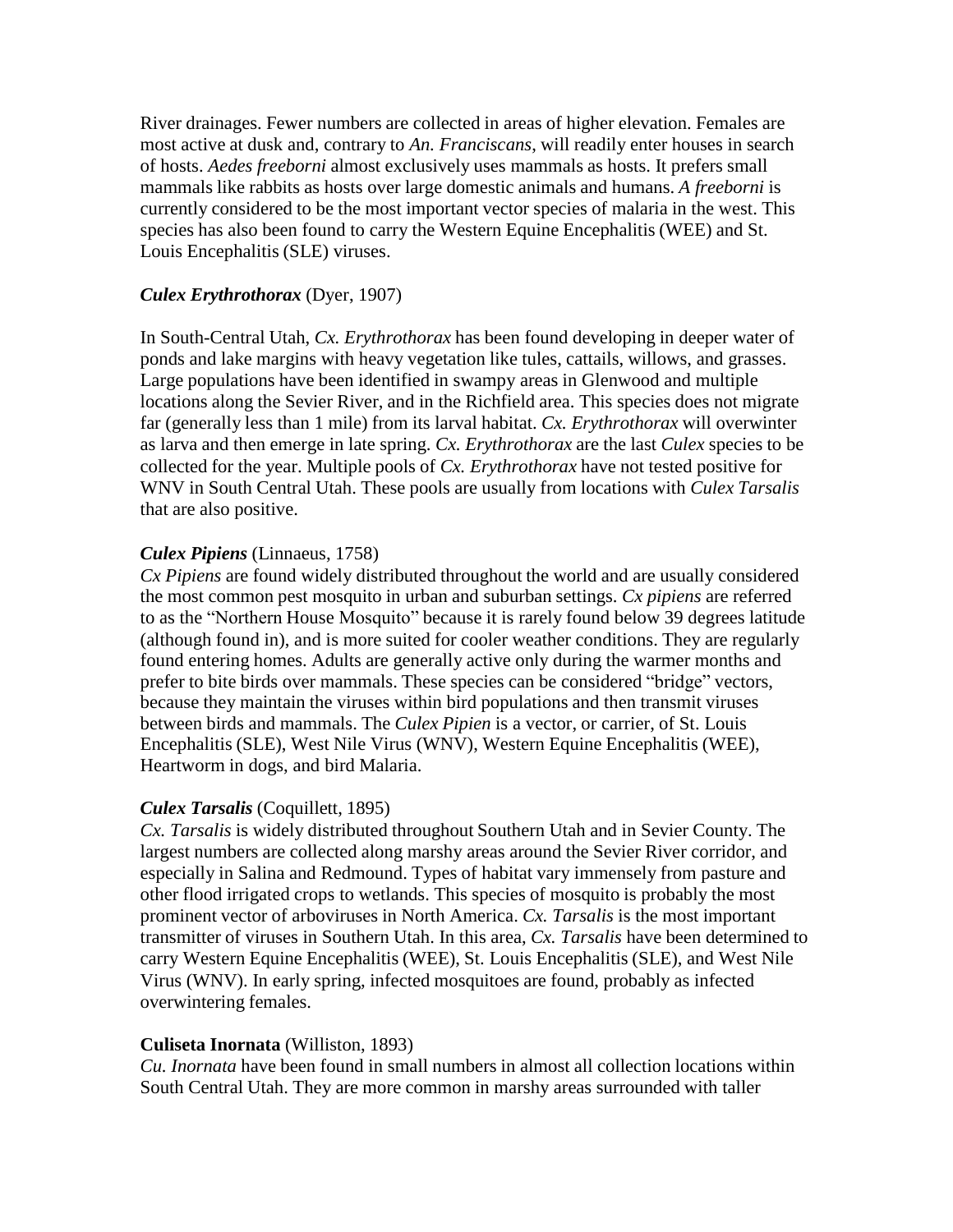vegetation near farms with cattle or horses. They are active flyers and can disperse 5-10 miles from their emergence site. *Cu. Inornata* mostly feeds on large mammals, with no preference between horses or cattle. Females will sometimes bite humans but are not considered to be a major pest. Extensive testing has not revealed any pools of *Cu. inornata* infected with diseases in South Central Utah

## *Ochlerotatus Nigromaculis* (Ludlow, 1907)

In South Central Utah, Oc. *Nigromaculis* have been collected in large numbers in areas associated with agricultural crops like alfalfa and feed corn, mostly in the Central Valley fields area. *Oc. Nigromaculis* competes directly with *Ae. Vexans* for habitat space. Residential areas surrounding these fields are inundated with aggressive females usually shortly after rainstorms and heavy flooding of fields. *Oc. Nigromaculis* are rarely found in other areas of South-central Utah even though it is a strong flyer (females are capable of flights up to 20 miles when seeking a blood meal). This species are not known to be a natural carrier of disease. Pasture mosquitoes are considered pests and can interfere with agricultural operations as well as the use of recreational areas.

E. Action Threshhold

Action threshold to better guide the Sevier County Mosquito Abatement & Control treatments for adult mosquitoes, thresholds were established according to different criteria. Those criteria have been established based on the fact that in Sevier County, the Mosquito Abatement was created to treat either for nuisance and/or for public health protection (potential transmission of diseases by mosquitoes). Those thresholds are: > 10 mosquitoes that are vectors of West Nile virus, i.e. *CulexTtarsalis, Culex Pipien, and Culex Erythrothorax* from any trap site in the county.

> 10 nuisance mosquitoes, i.e. *Aedes Vexans, Ochlerotatus Nigromaculis, Ochlerotatus Dorsalis, Anopheles Franciscanus,* or *Anopheles Freeborni* from any trap site in the county.

Often, complaint calls come from residents within the county. Traps are generally used to support claims from residence or surveillance from a county mosquito abatement employee can make a visual inspection to support such claim.

- a. If this is a zone where a threshold is already reached (nuisance or vectors), spraying is already scheduled and performed for that zone.
- b. If this is a zone where a threshold has not been reached, a CO2 trap is set up to assess the problem. If needed (see thresholds), spraying will be performed.

Field supervisors may report a larvicide failure at a breeding site located near populated areas, which may result in a treatment.

Based on a service request, limited area treatments may be conducted prior to special events or community functions/family functions, areas in which large groups of people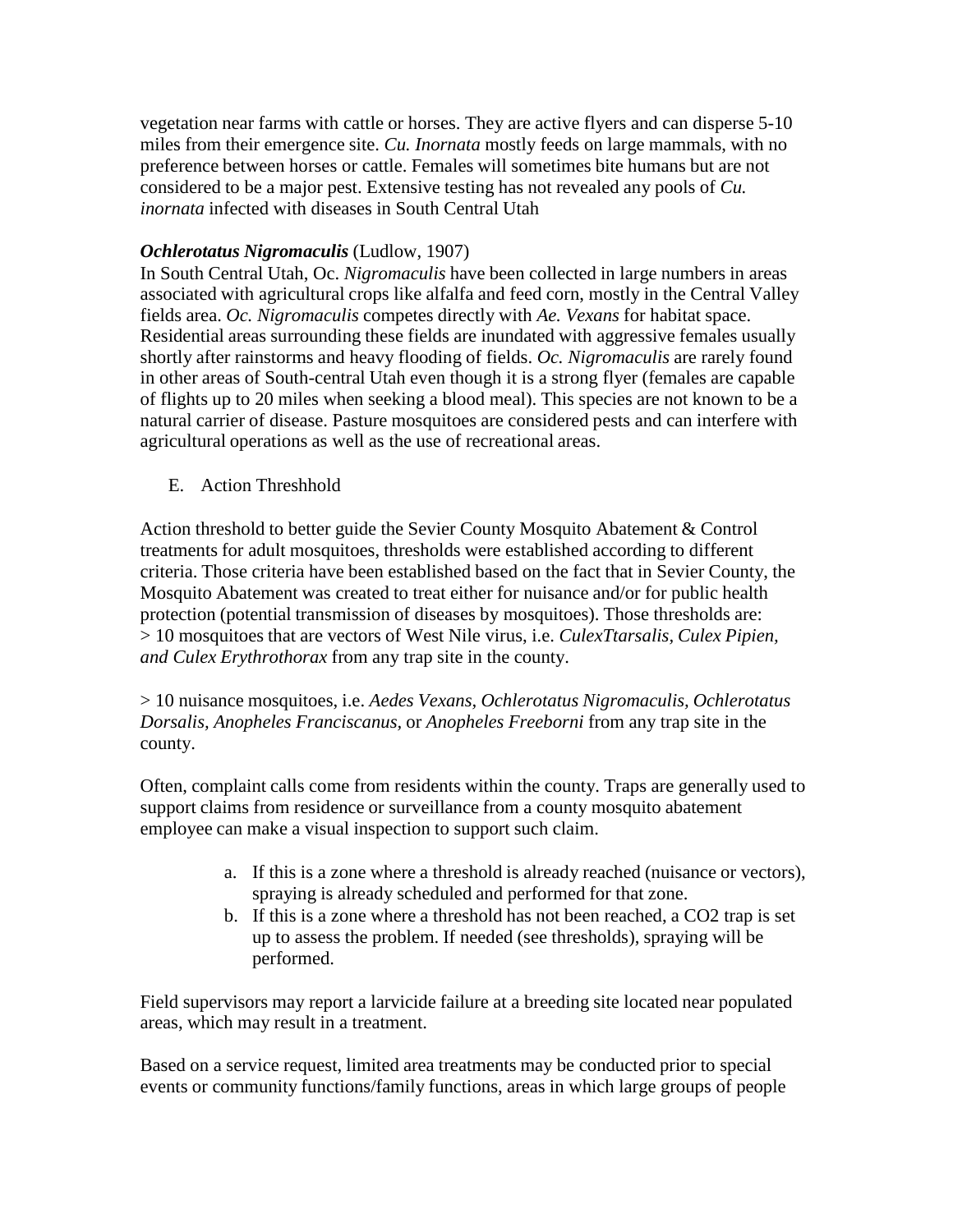gather for an outdoor activity.

The following thresholds were established to trigger larviciding missions within our service area. Treatments of larval mosquito habitat may be conducted in areas that are found to contain an average of at least 1 larva per dip (using a standard 12 oz. dipper). Actual treatments will be based on local demographics, mosquito species present, and other historic and current conditions.

A limited number of known, historic breeding sites may be treated after a major rain or flooding event if there is insufficient time to inspect and treat all larval sites within the area.

# **Control of mosquitoes at the larval stage is the major part of mosquito control.**

Trained technicians survey potential larval habitats and use larvicides when larvae are found. Larvicides are pesticides that are added to the water in order to kill the mosquito larvae before they emerge as adults. Many of the products are applied by hand, with a power backpack, and/or seed spreader. This is done on foot, from all terrain vehicles (ATV's), or from trucks. Some of the pesticides used for larviciding, both in granular and liquid formulations, would include: Chemicals (nerve toxins), bacterial products, surface agents and growth regulators.

F. Adulticiding.

Adult mosquito control is used to rapidly knock down biting adult mosquitoes. This can become necessary when larval control measures are insufficient or not feasible.

Adulticiding is used when there is a **large possibility of disease transmission in an area**  such as the West Nile Virus (WNV) and **where adult mosquitoes are considered a nuisance for the public.**

The most common method of adult mosquito control is ultra-low volume (ULV) spraying. ULV spraying is the process of putting very small amounts of liquid into the air as a fine mist of droplets. These droplets float on the air currents and quickly kill mosquitoes that come into contact with them. ULV adulticides are applied in the evening, the night or pre-dawn hours when mosquitoes are most active (different peaks of activity depending on the species). ULV applications are only done during environmental conditions that ensure desirable product movement and that strictly follow the label avoiding/minimizing mortality among non-target species.

Labels and Material Safety Data Sheets (MSDS) of all larvicides and adulticides used in our operation are available for the public and can be viewed from our website.

The United States Environmental Protection Agency (USEPA) approves the use of pesticides nationally. Before pesticides are registered by USEPA, they must undergo laboratory testing for acute and chronic health effects. In these tests, laboratory animal are purposely fed a pesticide at high doses for an extended period of time especially to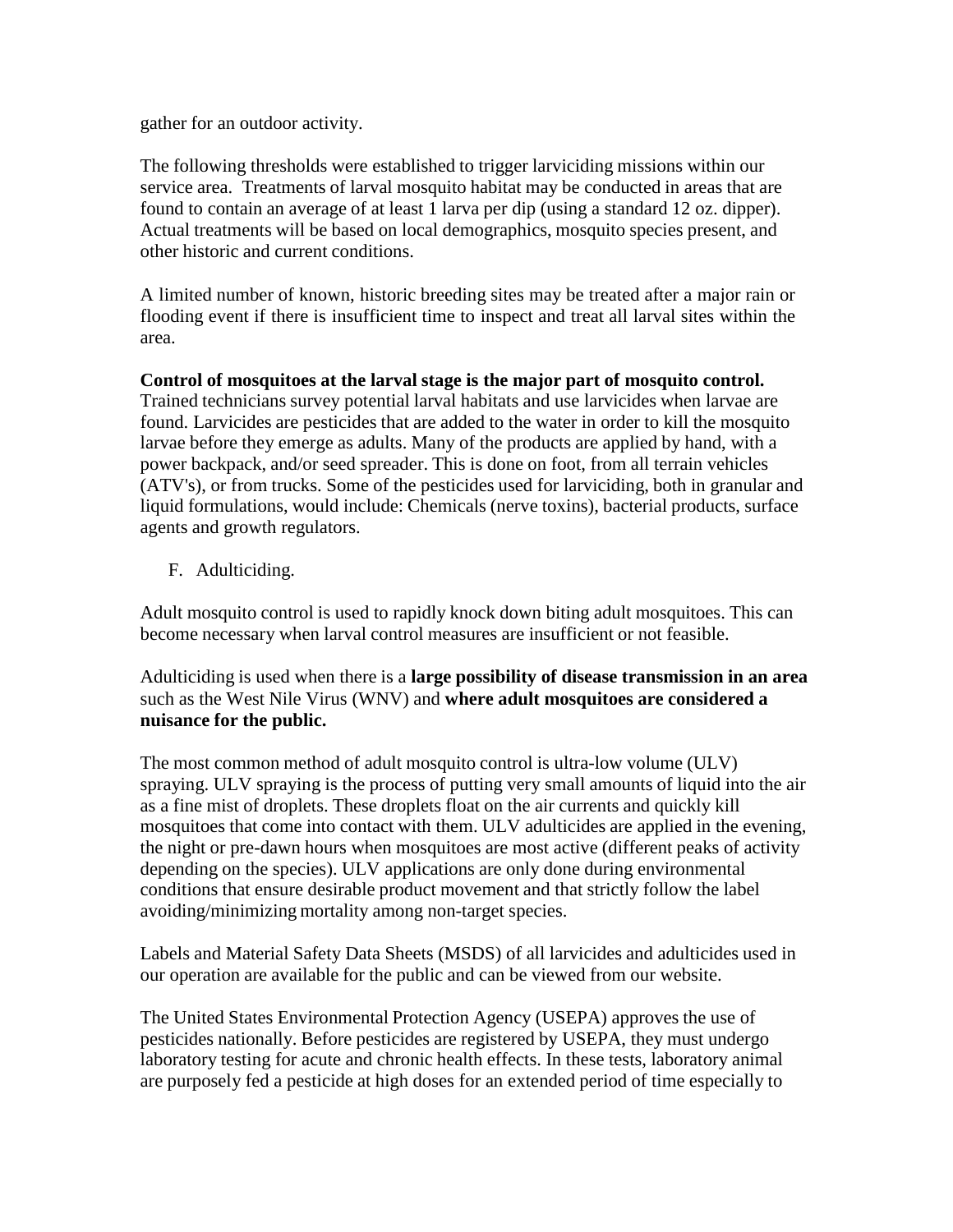see if toxins effects occur.

These tests help scientists judge how these chemicals might affect humans, domestic animals, and wildlife in the case of exposure. We will never exceed the allowable amount of chemical listed on the label.

G. Water Quality Standards

SCMA follows the strict guidelines of the UPDES permit.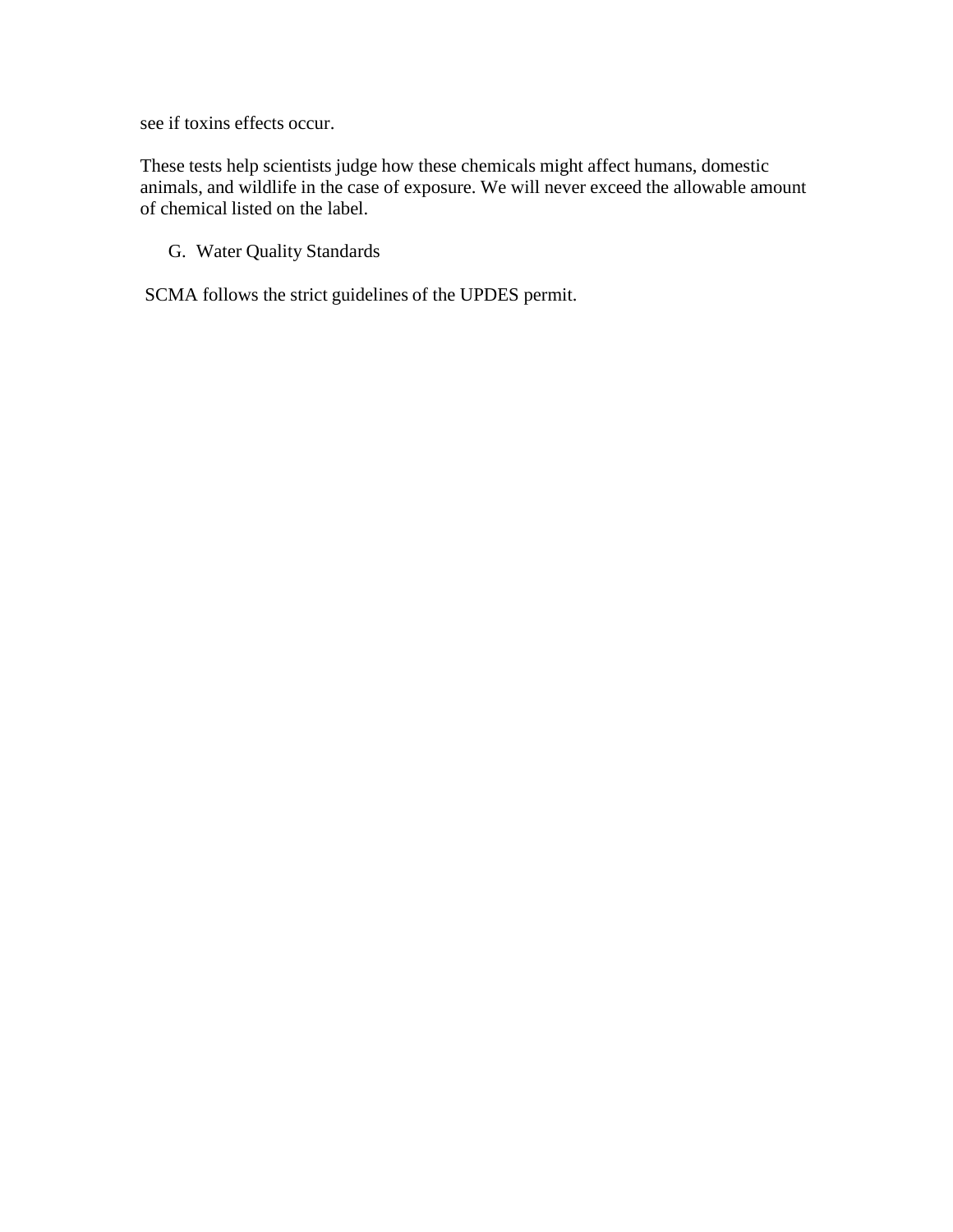#### **Control Measure Description.**

A brief explanation of the control measures to demonstrate how to meet the applicable technology-based or water quality-based effluent limitations. These control measures used at the site to reduce pesticide discharge include evaluation and implementation of management tools:

**No action** or at least delayed action may be taken by the Sevier County Mosquito Abatement & Control at times when a major portion of the county has been inundated with water. When a county wide flooding event takes place it is generally more economical and environmental friendly to allow mosquito larvae to emerge and treat for adults at a later time if necessary. This is because not all larval habitats can be treated in a timely manner to prevent adult emergence, and adult mosquitoes will migrate into our service area from the surrounding regions that have no or reduced mosquito control resources. Conversely, no action may also be taken when sites containing larvae are shallow, and extended weather forecasts indicate dry conditions. Such situations allow larval habitat to dry before mosquitoes can complete their aquatic life stages, and no adults result.

**Prevention, mechanical/physical methods and cultural methods** are by definition very similar in nature and share many characteristics. These methods can be as basic as simply emptying water from containers or as complex as repairing broken water lines which often require the involvement of other county departments. Mechanical/physical and cultural methods manipulate larval habitat to prevent favorable conditions for mosquitoes to complete their aquatic development. Physical manipulation of environments such as removing blockages in ditches that serve as barriers to natural predators of mosquitoes are sometimes quick and effective means to resolve problems on a localized level.

**Educational program and area events** allow the opportunity to suggest ways that residents can assist in the prevention of mosquito problems by removing containers and articles from their yards that provide larval habitat, and to be mindful that birdbaths and pet water bowls could serve as mosquito sanctuaries when not properly maintained.

**Biological control products\*** can be used for the control of larval stages of mosquitoes. Formulations containing *Bacillus sphaericus* and/or *Bacillus thuringiensis israelensis* are used to treat flood water and other larval sites.

**Chemical pesticides\*** often are any abatement agency's last choice of control measures. These products are applied as directed by their respective label, and all equipment used in this process is closely monitored and calibrated by staff.

*\* A list of all insecticides (labels and MSDS) used in the past or still in use is provided on the SCMA website (www.sevierutah.net). You can also find on the website the mode of action of the different families of products (organophosphates, growth regulators, etc.). Both documents are also posted at the end of this document.*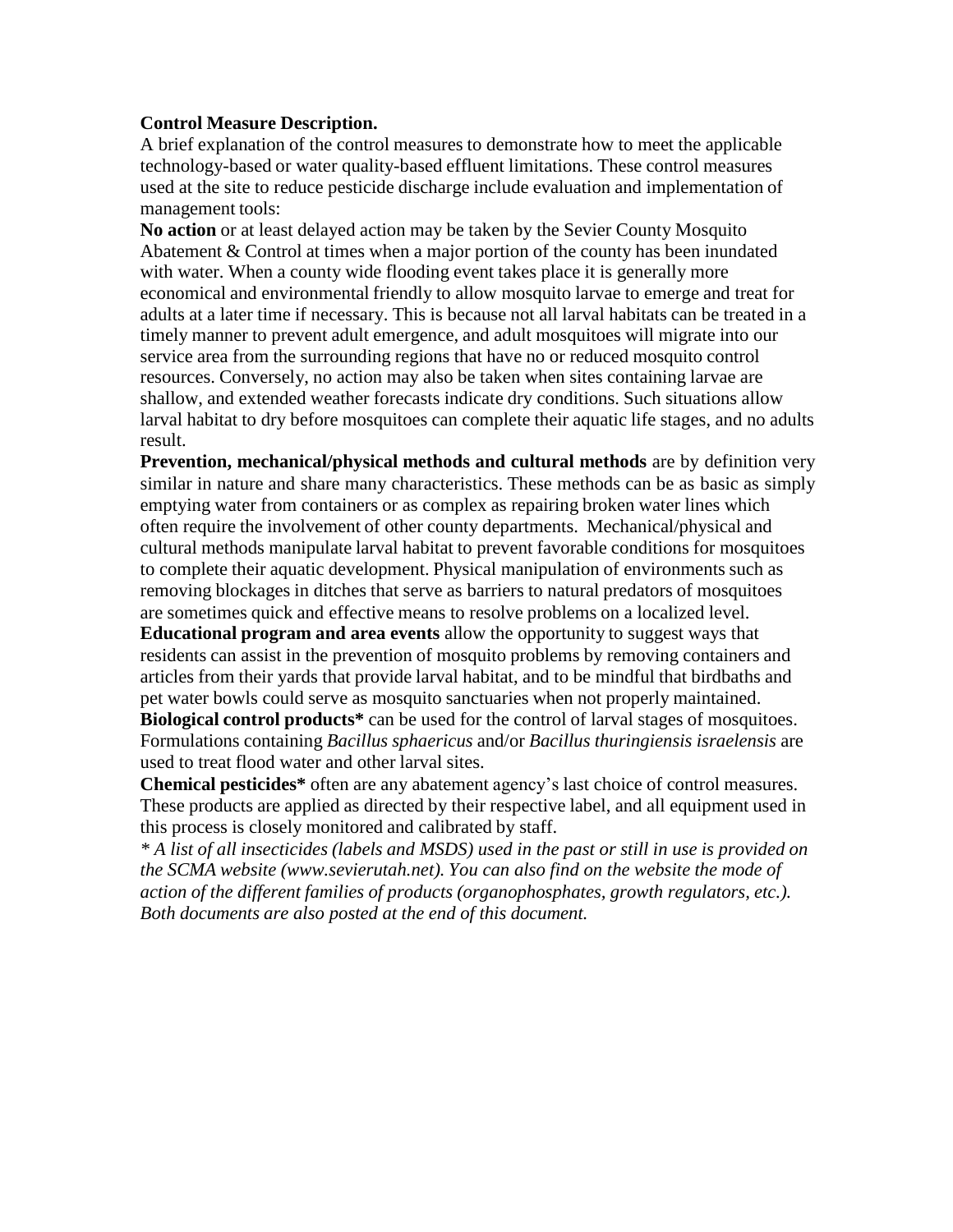Operators must consider impact to non-target organisms, impact to water quality, pest resistance, feasibility, and cost effectiveness when evaluating and selecting the most efficient and effective means of pest management to minimize pesticide discharge to waters of the U.S. Control measures are evaluated separately on the basis of mosquito life stage as follows:

**Adult Control efficacy** is determined from pre and post treatment trap counts when a trap site is located within the spray block. In addition, landing rates taken by staff are used to supplement this data when trap sites are not located near a treatment area.

**Larval control efficacy** is more difficult to access, as our primary larvicide product is a growth hormone that does not cause mortality until the later stages of the larvae's development. Often, in this case, a failure is not realized until "healthy" adults are found emerging after their pupal stage. However, post-treatment surveys do verify successful treatments when using larvicide oils and films, or biological control products, such as *B.sphaericus* or *Bti* products.

# **4. Schedules and Procedures Pertaining to Control Measures Used to Comply with the Effluent Limitations.**

A. Pertaining to control measures used to comply with the effluent limitations Application Rate and Frequency Procedures.

- 1. Application Rate Determination
	- a. Determine species and age of target mosquito(es)
	- b. Evaluate environmental conditions
	- c. Consider target area flora and fauna
	- d. Determine appropriate application rate based on product label recommendations, previous experience and efficacy tests
- 2. Frequency Determination
	- a. Determine target site treatment history with selected pesticide
	- b. Evaluate effect of selected pesticide use on frequency and quantity thresholds for active ingredient
	- c. Consider alternate treatment options & compare costs.
- 3. Resistance Considerations
	- a. Consider documented resistance of target species to selected pesticide and/or any other compounds that are in the same class or exhibit similar
	- b. Consider the use of alternate control options and compare costs.
- 4. Spill Prevention Procedures.
	- a. Perform monthly inspections of chemical storage rooms and the warehouse (Garage) areas. Maintain buildings to full function ability.
	- b. Keep OSHA requirements log (spill response supplies, PPE Locations, chemical list) up to date.
- 5. Pesticide Application Equipment Procedures.
	- a. Ground Adulticiding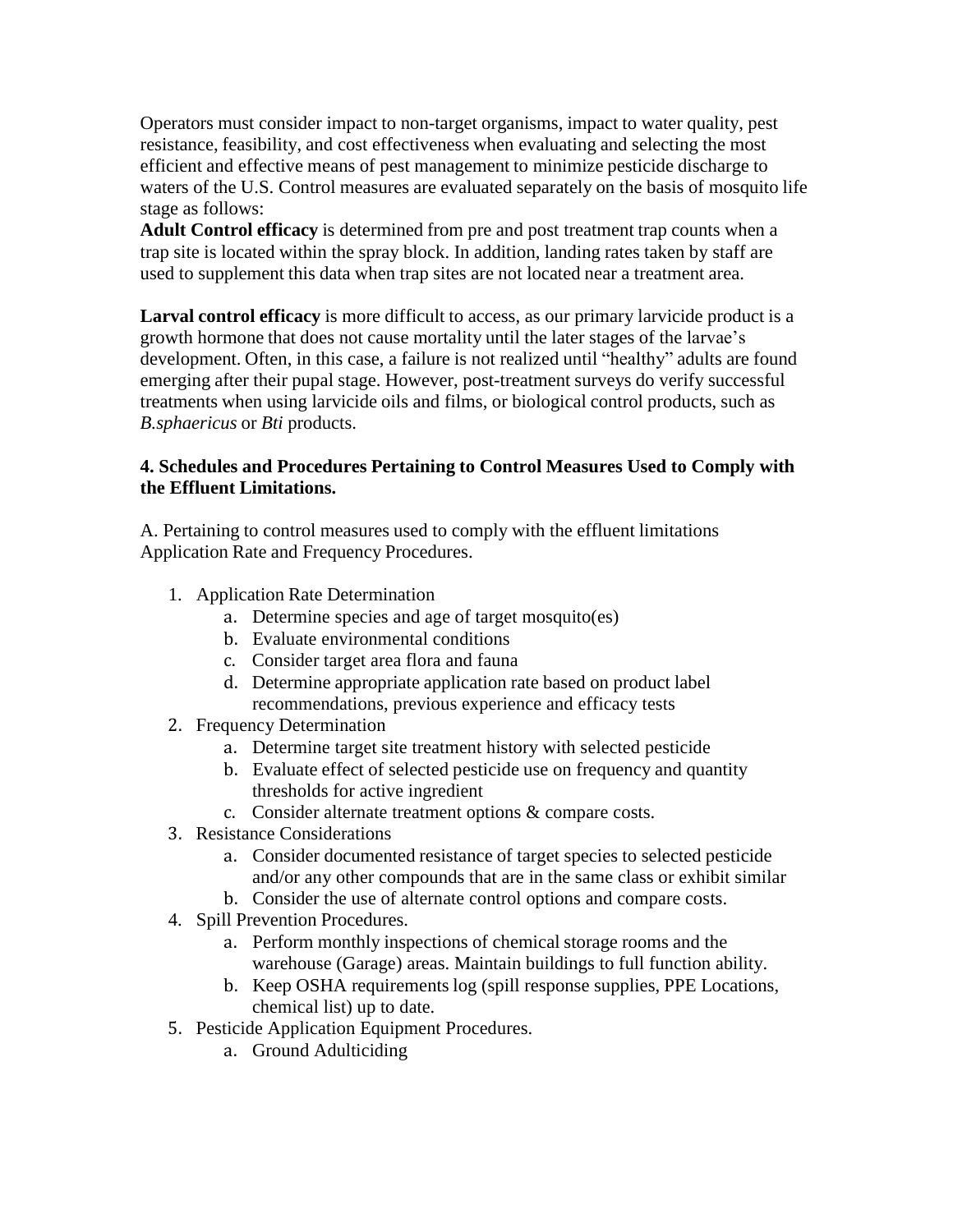- i. Operations: Application equipment must be calibrated annually to confirm the Volume Median Diameter is according to the label of the pesticide being used.
- ii. A visual inspection of spray equipment for leaks or wear in the lines, tanks and nozzle is done prior to the start up of spray equipment.
- iii. Routine cleaning and maintenance of the spray system must be performed to ensure system is operating properly.
- 6. Maintenance
	- a. Weekly Checks Visually check the fog generator each week before use and make any necessary adjustments and /or repairs. Before making any repairs, it is required that PPE is worn.
	- b. Check all gasoline hoses, insecticide lines and fittings for cracks, leaks or wear. Replace if needed.
	- c. Check all bolts and fasteners and tighten as necessary.
	- d. Ensure that pesticide tanks have sufficient chemicals for assigned spray route.
	- e. Check all nozzle parts for wear or physical damage. Replace damaged parts.
	- f. Inspect blower air filter for cleanliness and serviceability.
	- g. Check engine oil. Add oil as needed.
	- h. Check fuel level.
	- i. Start engine, listen for any unusual noises and watch for excessive smoke or any engine oil leaks.
- 7. Ground Larviciding
	- a. Ground larviciding is conducted by the Sevier County Mosquito Abatement and control staff in a number of situations using various products throughout the season.
	- b. Hand treatments are conducted within Sevier County by licensed personnel using their best professional judgment. These treatments generally take place on a daily basis. Listed sites are visited monthly and surveyed for the presence of larvae. Some sites may be pretreated where historic data justifies such actions.
- 8. Pest Surveillance Procedures
	- a. Adult Surveillance
		- i. Service request inspections are taken from telephone and from telephone messages and emails (on our website). Many of these are simple requests for treatments, although occasionally such calls lead to finding problems needing attention. Technicians generally will check for mosquito larvae and determined if adult populations warrant treatment during these inspections from observed densities.
		- ii. CO2 trap collections are paramount to our WNV surveillance. This trap type is particularly effective in catching *Culex pipiens and Culex Tarsalis,* the latest is our primary WNV vector. 20-30 CO2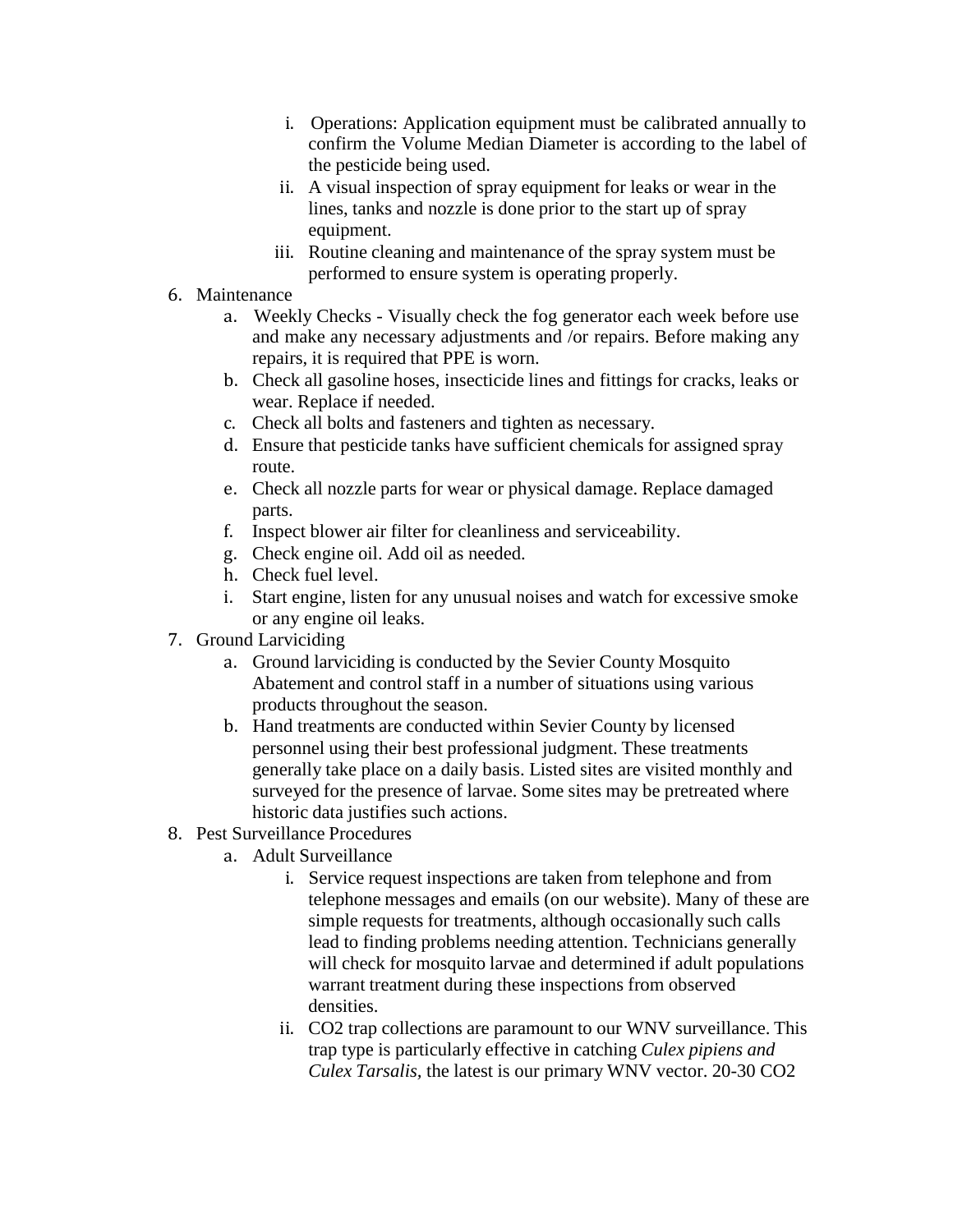traps are deployed throughout the county each week during the mosquito season.

- iii. CO2 trap collections are used for both nuisance mosquito surveillance and WNV surveillance.
- 9. Larval Surveillance
	- a. Service request inspections preformed by our Field Supervisors will check for mosquito larvae and determine if adult populations warrant treatment during these inspections.
	- b. Breeding site inspections are conducted by our Field Supervisors following flooding events caused by rains, snow melts, or farmers. Larval surveillance entails locating the larval source (if not already known), sampling for larvae and estimating larval density, determining larval developmental stage(s) and collecting larvae for identification purposes. Other factors considered during inspections include the type of environment (pond, ditch, etc.), presence of aquatic vegetation, and if any natural predators (like fish) are present.
- 10. Disease Surveillance
	- a. Mosquito pool analysis is the most useful indicator of the presence of WNV in our service area. Up to 50 adult mosquitoes (RAMP technology) or 100 adult mosquitoes (RT-PCR technology) are grouped to form a single sample for WNV virus analysis.
- 11. Assessing Environmental Conditions Procedures.
	- a. General Considerations.
		- i. Climatic conditions are always checked prior to any ground applications. Wind speed, wind direction, and the possibility of impending rain must be taken into consideration when applying liquid or solid products because of drift, dilution, or chemical breakdown depending on the product being used. Temperature also plays a role in our methods, especially the timing of application and the choice of products used.
	- b. Adult Mosquito Treatments
		- i. Treatments for adult mosquitoes occur in both urban and rural areas of the county. Applicators are always aware of nearby crops, blooming crops, and beehive locations that have identifiable Utah Department of Agriculture registration numbers located on the box(s) and turn spray equipment off when necessary to avoid drift into such areas where bees are active at the time of application. Similarly, equipment is also turned off when approaching large bodies of water, such as lakes and ponds to avoid any adverse reactions to non-target organisms in these environments.
	- c. Ground Adulticiding Procedures
		- i. Apply when insects are most active and meteorological conditions are conducive to keeping the spray cloud in the air column close to the ground.